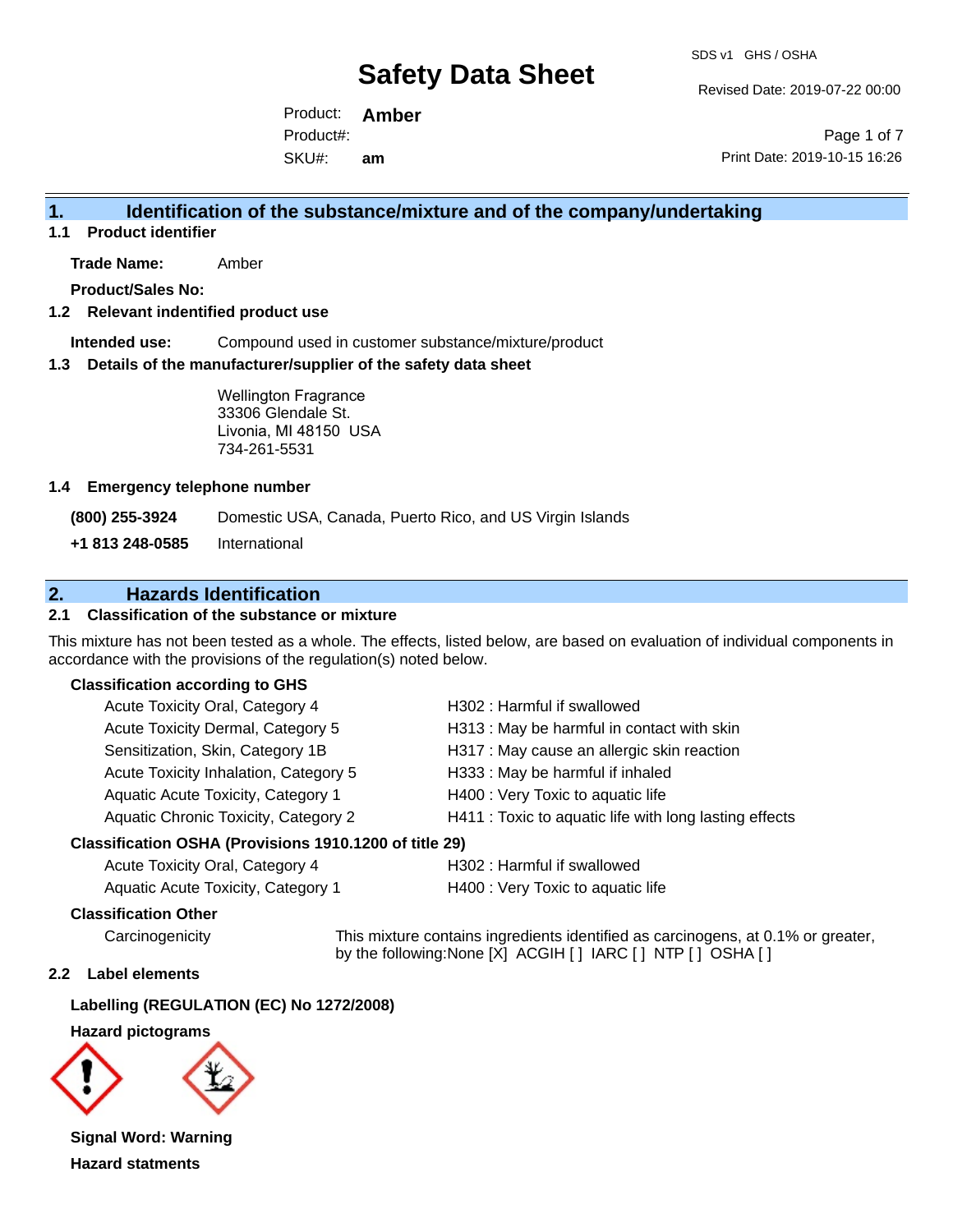#### SDS v1 GHS / OSHA

# **Safety Data Sheet**

Revised Date: 2019-07-22 00:00

| Product:  | Amber |
|-----------|-------|
| Product#: |       |
| SKU#:     | am    |

Page 2 of 7 Print Date: 2019-10-15 16:26

| H302                            | Harmful if swallowed                                                                     |
|---------------------------------|------------------------------------------------------------------------------------------|
| H313                            | May be harmful in contact with skin                                                      |
| H317                            | May cause an allergic skin reaction                                                      |
| H333                            | May be harmful if inhaled                                                                |
| H400                            | Very Toxic to aquatic life                                                               |
| H411                            | Toxic to aquatic life with long lasting effects                                          |
| <b>Precautionary Statements</b> |                                                                                          |
| <b>Prevention:</b>              |                                                                                          |
| P <sub>264</sub>                | Wash hands thoroughly after handling                                                     |
| P270                            | Do not eat, drink or smoke when using this product                                       |
| P272                            | Contaminated work clothing should not be allowed out of the workplace                    |
| P273                            | Avoid release to the environment                                                         |
| <b>Response:</b>                |                                                                                          |
| $P301 + P312 + P330$            | IF SWALLOWED: Call a POISON CENTER or doctor/physician if you feel unwell Rinse<br>mouth |
| $P302 + P352$                   | IF ON SKIN: Wash with soap and water                                                     |
| $P304 + P312$                   | IF INHALED: Call a POISON CENTER or doctor/physician if you feel unwell                  |
| P333 + P313                     | If skin irritation or a rash occurs: Get medical advice/attention                        |
| P363                            | Wash contaminated clothing before reuse                                                  |
| P391                            | <b>Collect Spillage</b>                                                                  |
|                                 |                                                                                          |

### **2.3 Other Hazards**

**no data available**

## **3. Composition/Information on Ingredients**

### **3.1 Mixtures**

This product is a complex mixture of ingredients, which contains among others the following substance(s), presenting a health or environmental hazard within the meaning of the UN Globally Harmonized System of Classification and Labeling of Chemicals (GHS):

| CAS#<br>Ingredient                                       | EC#                                        | Conc.<br>Range | <b>GHS Classification</b>    |  |
|----------------------------------------------------------|--------------------------------------------|----------------|------------------------------|--|
| 120-51-4<br><b>Benzyl Benzoate</b>                       | $204 - 402 - 9$                            | $70 - 80 %$    | H302; H313; H400; H411       |  |
| 121-33-5<br>vanillin                                     | 204-465-2                                  | $2 - 5%$       | H303; H319                   |  |
| 32388-55-9<br>Acetyl cedrene                             | 251-020-3                                  | $1 - 2%$       | H303; H317; H400; H410       |  |
| $105 - 95 - 3$<br>Ethylene brassylate                    | 203-347-8                                  | $1 - 2%$       | H401                         |  |
| 8016-96-4                                                | 282-490-8<br>Vetiveria zizanoides root oil | $0.1 - 1.0 \%$ | H315; H317; H319; H401; H411 |  |
| See Section 16 for full text of GHS classification codes |                                            |                |                              |  |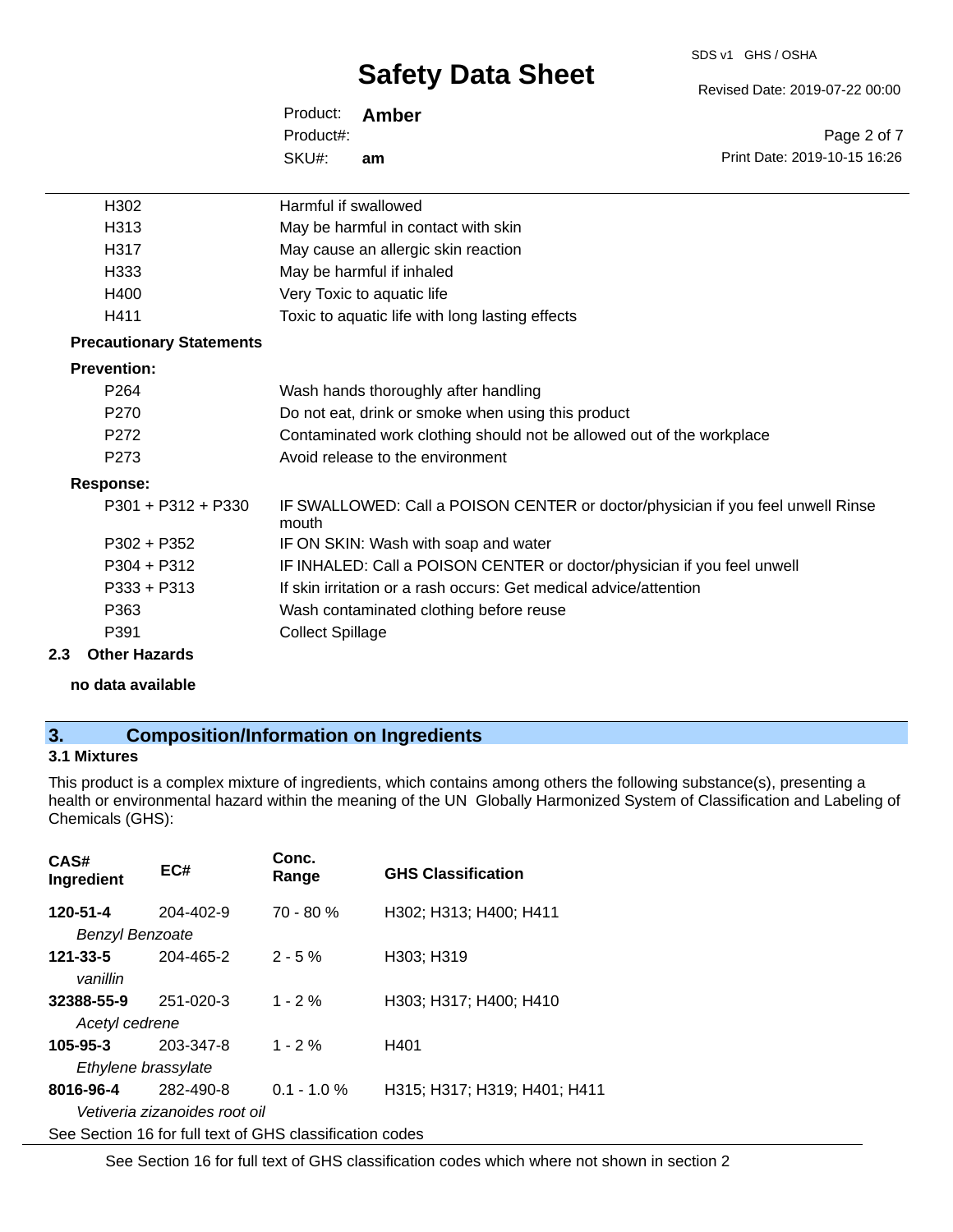Revised Date: 2019-07-22 00:00

Product: **Amber**  SKU#: Product#: **am**

Page 3 of 7 Print Date: 2019-10-15 16:26

Total Hydrocarbon Content (%  $w/w$ ) = 0.71

| $\overline{4}$ .<br><b>First Aid Measures</b>                                     |                                                                                                               |  |  |  |  |
|-----------------------------------------------------------------------------------|---------------------------------------------------------------------------------------------------------------|--|--|--|--|
| <b>Description of first aid measures</b><br>4.1                                   |                                                                                                               |  |  |  |  |
| Inhalation:                                                                       | Remove from exposure site to fresh air and keep at rest.<br>Obtain medical advice.                            |  |  |  |  |
| <b>Eye Exposure:</b>                                                              | Flush immediately with water for at least 15 minutes.<br>Contact physician if symptoms persist.               |  |  |  |  |
| <b>Skin Exposure:</b>                                                             | Remove contaminated clothes. Wash thoroughly with water (and soap).<br>Contact physician if symptoms persist. |  |  |  |  |
| Ingestion:                                                                        | Rinse mouth with water and obtain medical advice.                                                             |  |  |  |  |
| Most important symptoms and effects, both acute and delayed<br>4.2                |                                                                                                               |  |  |  |  |
| <b>Symptoms:</b>                                                                  | no data available                                                                                             |  |  |  |  |
| <b>Risks:</b><br>Refer to Section 2.2 "Hazard Statements"                         |                                                                                                               |  |  |  |  |
| Indication of any immediate medical attention and special treatment needed<br>4.3 |                                                                                                               |  |  |  |  |
| <b>Treatment:</b>                                                                 | Refer to Section 2.2 "Response"                                                                               |  |  |  |  |
|                                                                                   |                                                                                                               |  |  |  |  |
| 5.<br><b>Fire-Fighting measures</b>                                               |                                                                                                               |  |  |  |  |
| <b>Extinguishing media</b><br>5.1                                                 |                                                                                                               |  |  |  |  |
| Suitable:                                                                         | Carbon dioxide (CO2), Dry chemical, Foam                                                                      |  |  |  |  |
| Unsuitable<br>Do not use a direct water jet on burning material                   |                                                                                                               |  |  |  |  |
| Special hazards arising from the substance or mixture<br>5.2                      |                                                                                                               |  |  |  |  |
| <b>During fire fighting:</b>                                                      | Water may be ineffective                                                                                      |  |  |  |  |
| <b>Advice for firefighters</b><br>5.3                                             |                                                                                                               |  |  |  |  |
| <b>Further information:</b>                                                       | Standard procedure for chemical fires                                                                         |  |  |  |  |

### **6. Accidental Release Measures**

### **6.1 Personal precautions, protective equipment and emergency procedures**

Avoid inhalation and contact with skin and eyes. A self-contained breathing apparatus is recommended in case of a major spill.

### **6.2 Environmental precautions**

Keep away from drains, soil, and surface and groundwater.

### **6.3 Methods and materials for containment and cleaning up**

Clean up spillage promptly. Remove ignition sources. Provide adequate ventilation. Avoid excessive inhalation of vapors. Gross spillages should be contained by use of sand or inert powder and disposed of according to the local regulations.

### **6.4 Reference to other sections**

Not Applicable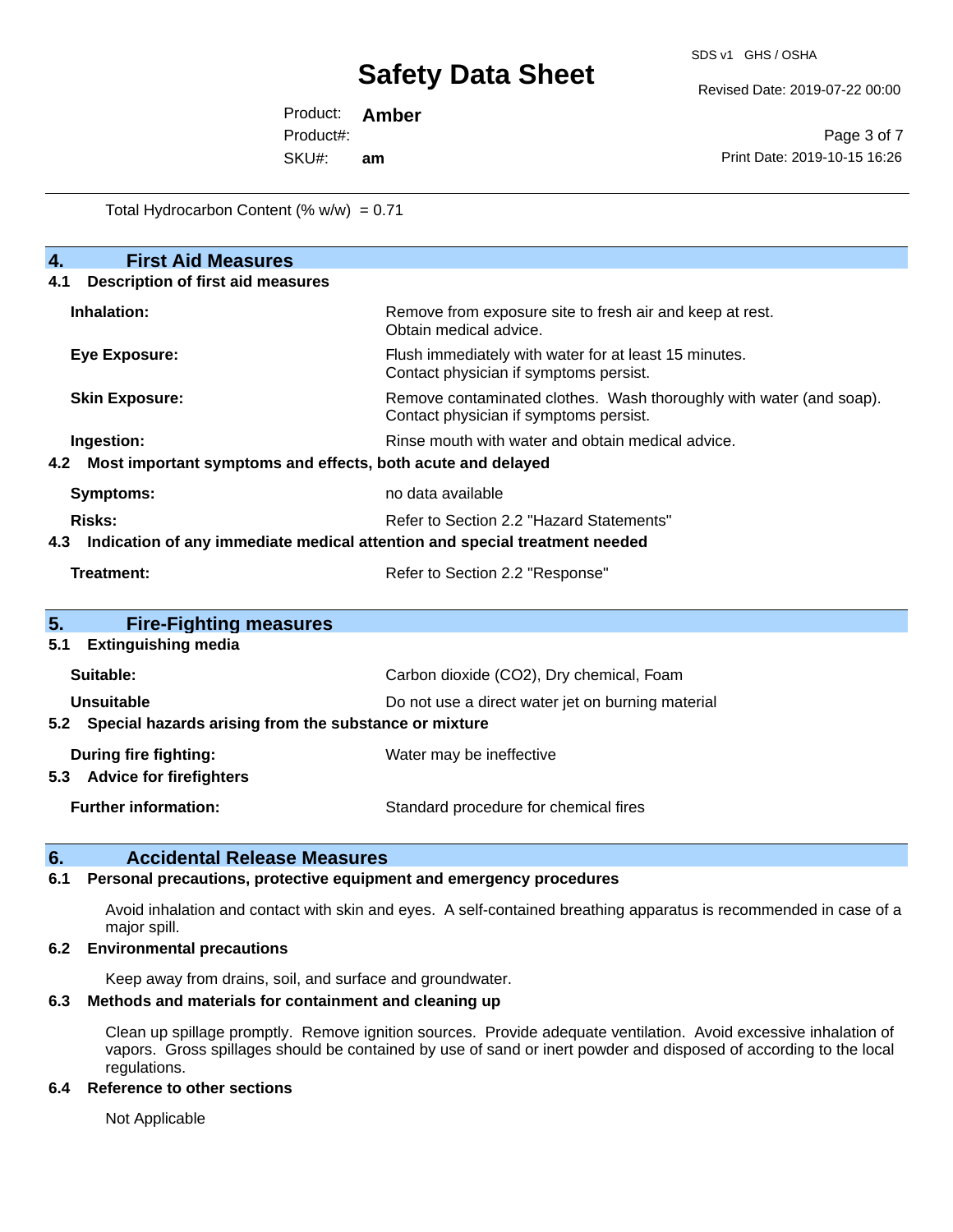Revised Date: 2019-07-22 00:00

Product: **Amber**  SKU#: Product#: **am**

Page 4 of 7 Print Date: 2019-10-15 16:26

## **7. Handling and Storage**

### **7.1 Precautions for safe handling**

Apply according to good manufacturing and industrial hygiene practices with proper ventilation. Do not drink, eat or smoke while handling. Respect good personal hygiene.

### **7.2 Conditions for safe storage, including any incompatibilities**

Store in a cool, dry and ventilated area away from heat sources and protected from light in tightly closed original container. Avoid uncoated metal container. Keep air contact to a minimum.

### **7.3 Specific end uses**

No information available

### **8. Exposure Controls/Personal Protection**

**8.1 Control parameters**

| <b>Exposure Limits:</b>                               | Contains no substances with occupational exposure limit values.                                                                          |  |  |  |
|-------------------------------------------------------|------------------------------------------------------------------------------------------------------------------------------------------|--|--|--|
| <b>Engineering Controls:</b>                          | Use local exhaust as needed.                                                                                                             |  |  |  |
| 8.2 Exposure controls - Personal protective equipment |                                                                                                                                          |  |  |  |
| Eye protection:                                       | Tightly sealed goggles, face shield, or safety glasses with brow guards and side shields, etc.<br>as may be appropriate for the exposure |  |  |  |
| <b>Respiratory protection:</b>                        | Avoid excessive inhalation of concentrated vapors. Apply local ventilation where appropriate.                                            |  |  |  |
| <b>Skin protection:</b>                               | Avoid Skin contact. Use chemically resistant gloves as needed.                                                                           |  |  |  |

### **9. Physical and Chemical Properties**

### **9.1 Information on basic physical and chemical properties**

| Appearance:                  | Liquid                       |
|------------------------------|------------------------------|
| Odor:                        | Conforms to Standard         |
| Color:                       | Dark Brown to Amber (G15-17) |
| <b>Viscosity:</b>            | Liquid                       |
| <b>Freezing Point:</b>       | Not determined               |
| <b>Boiling Point:</b>        | Not determined               |
| <b>Melting Point:</b>        | Not determined               |
| <b>Flashpoint (CCCFP):</b>   | >200 F (93.33 C)             |
| <b>Auto flammability:</b>    | Not determined               |
| <b>Explosive Properties:</b> | None Expected                |
| <b>Oxidizing properties:</b> | None Expected                |
| Vapor Pressure (mmHg@20 C):  | 0.0015                       |
| %VOC:                        | 0.00                         |
| Specific Gravity @ 25 C:     | 1.0600                       |
| Density @ 25 C:              | 1.0570                       |
| Refractive Index @ 20 C:     | 1.5370                       |
| Soluble in:                  | Oil                          |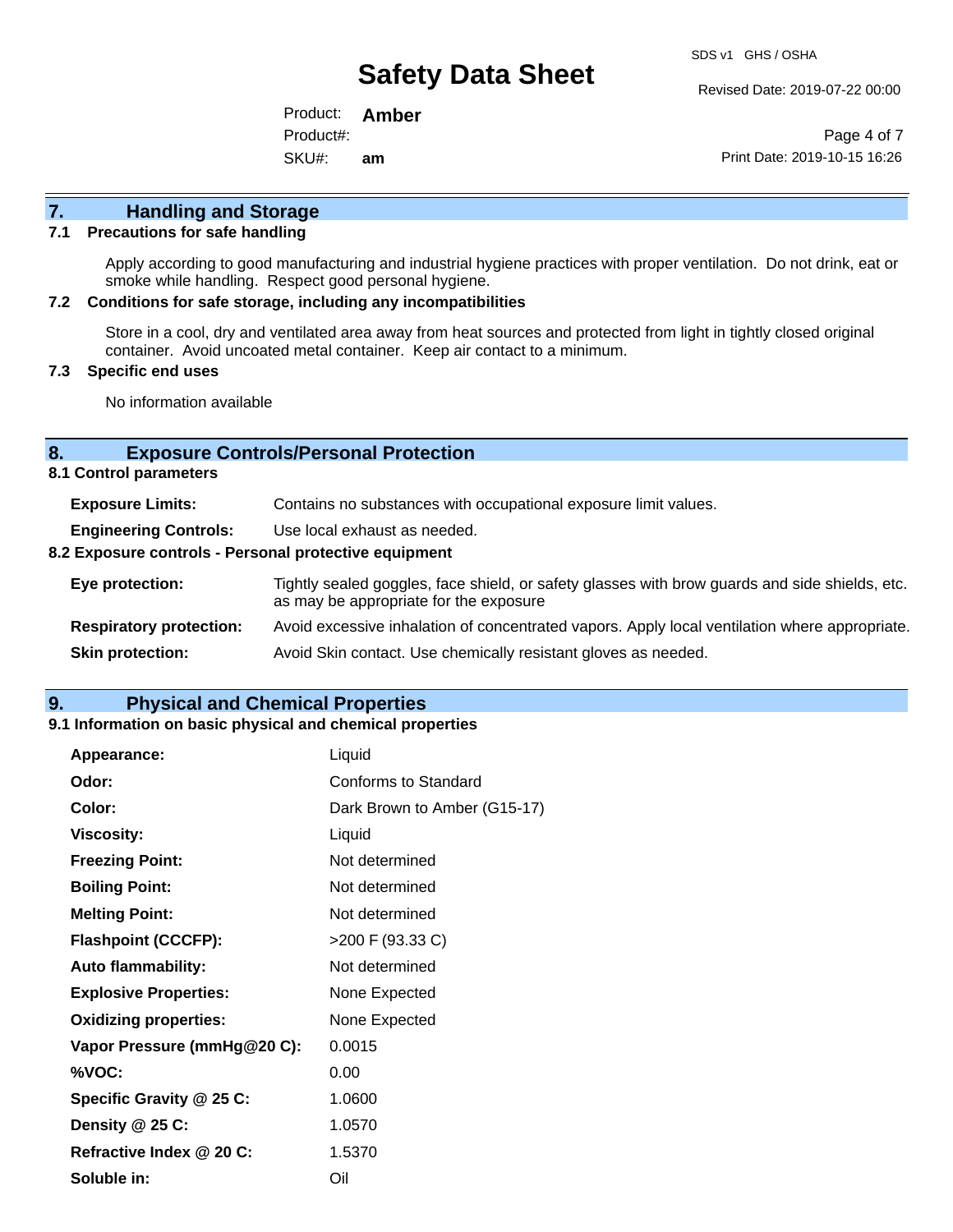Revised Date: 2019-07-22 00:00

Product: **Amber**  SKU#: Product#: **am**

Page 5 of 7 Print Date: 2019-10-15 16:26

## **10. Stability and Reactivity**

| 10.1 Reactivity                         | None                                               |
|-----------------------------------------|----------------------------------------------------|
| <b>10.2 Chemical stability</b>          | Stable                                             |
| 10.3 Possibility of hazardous reactions | None known                                         |
| <b>10.4 Conditions to avoid</b>         | None known                                         |
| 10.5 Incompatible materials             | Strong oxidizing agents, strong acids, and alkalis |
| 10.6 Hazardous decomposition products   | None known                                         |

## **11. Toxicological Information**

## **11.1 Toxicological Effects**

Acute Toxicity Estimates (ATEs) based on the individual Ingredient Toxicity Data utilizing the "Additivity Formula"

| Acute toxicity - Oral - (Rat) mg/kg                | (LD50: 1849.6883) Harmful if swallowed                   |
|----------------------------------------------------|----------------------------------------------------------|
| Acute toxicity - Dermal - (Rabbit) mg/kg           | (LD50: 4205.8652) May be harmful in contact with skin    |
| Acute toxicity - Inhalation - (Rat) mg/L/4hr       | (LD50: 85.7478) May be harmful if inhaled                |
| <b>Skin corrosion / irritation</b>                 | May be harmful if inhaled                                |
| Serious eye damage / irritation                    | Not classified - the classification criteria are not met |
| <b>Respiratory sensitization</b>                   | Not classified - the classification criteria are not met |
| <b>Skin sensitization</b>                          | May cause an allergic skin reaction                      |
| <b>Germ cell mutagenicity</b>                      | Not classified - the classification criteria are not met |
| Carcinogenicity                                    | Not classified - the classification criteria are not met |
| <b>Reproductive toxicity</b>                       | Not classified - the classification criteria are not met |
| Specific target organ toxicity - single exposure   | Not classified - the classification criteria are not met |
| Specific target organ toxicity - repeated exposure | Not classified - the classification criteria are not met |
| <b>Aspiration hazard</b>                           | Not classified - the classification criteria are not met |

## **12. Ecological Information**

| <b>12.1 Toxicity</b>               |                                                 |
|------------------------------------|-------------------------------------------------|
| <b>Acute acquatic toxicity</b>     | Very Toxic to aquatic life                      |
| <b>Chronic acquatic toxicity</b>   | Toxic to aquatic life with long lasting effects |
| <b>Toxicity Data on soil</b>       | no data available                               |
| <b>Toxicity on other organisms</b> | no data available                               |
| 12.2 Persistence and degradability | no data available                               |
| 12.3 Bioaccumulative potential     | no data available                               |
| 12.4 Mobility in soil              | no data available                               |
| 12.5 Other adverse effects         | no data available                               |
|                                    |                                                 |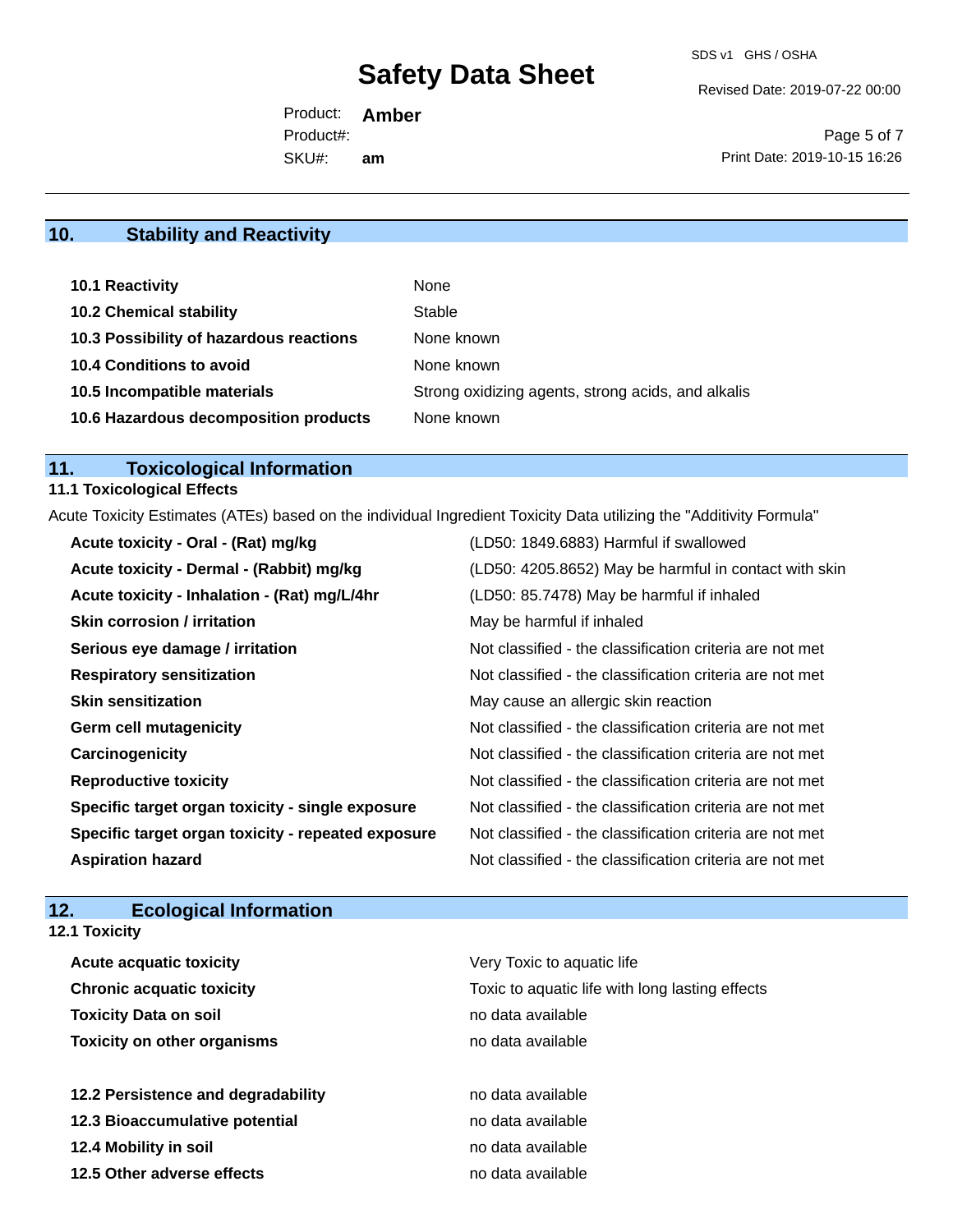Revised Date: 2019-07-22 00:00

Product: **Amber**  SKU#: Product#: **am**

Page 6 of 7 Print Date: 2019-10-15 16:26

### **13. Disposal Conditions**

### **13.1 Waste treatment methods**

Do not allow product to reach sewage systems. Dispose of in accordance with all local and national regulations. Send to a licensed waste management company.The product should not be allowed to enter drains, water courses or the soil. Do not contaminate ponds, waterways or ditches with chemical or used container.

## **14. Transport Information**

| <b>Marine Pollutant</b>                                                 | Yes. Ingredient of greatest environmental impact:<br>120-51-4 : (70 - 80 %) : Benzyl Benzoate |              |                                     |                                                              |               |
|-------------------------------------------------------------------------|-----------------------------------------------------------------------------------------------|--------------|-------------------------------------|--------------------------------------------------------------|---------------|
| Regulator                                                               |                                                                                               | <b>Class</b> | <b>Pack Group</b>                   | <b>Sub Risk</b>                                              | UN-nr.        |
| U.S. DOT (Non-Bulk)                                                     |                                                                                               |              | Not Regulated - Not Dangerous Goods |                                                              |               |
| <b>Chemicals NOI</b>                                                    |                                                                                               |              |                                     |                                                              |               |
| <b>ADR/RID (International Road/Rail)</b>                                |                                                                                               |              |                                     |                                                              |               |
| <b>Environmentally Hazardous</b><br>Substance, Liquid, n.o.s.           |                                                                                               | 9            | $\mathbf{III}$                      |                                                              | <b>UN3082</b> |
| <b>IATA (Air Cargo)</b>                                                 |                                                                                               |              |                                     |                                                              |               |
| <b>Environmentally Hazardous</b><br>Substance, Liquid, n.o.s.           |                                                                                               | 9            | Ш                                   |                                                              | <b>UN3082</b> |
| IMDG (Sea)                                                              |                                                                                               |              |                                     |                                                              |               |
| <b>Environmentally Hazardous</b><br>Substance, Liquid, n.o.s.           |                                                                                               | 9            | Ш                                   |                                                              | <b>UN3082</b> |
| 15.<br><b>Regulatory Information</b>                                    |                                                                                               |              |                                     |                                                              |               |
| <b>U.S. Federal Regulations</b>                                         |                                                                                               |              |                                     |                                                              |               |
| <b>TSCA (Toxic Substance Control Act)</b>                               |                                                                                               |              |                                     | All components of the substance/mixture are listed or exempt |               |
| 40 CFR(EPCRA, SARA, CERCLA and CAA)<br><b>U.S. State Regulations</b>    |                                                                                               |              |                                     | This product contains NO components of concern.              |               |
| <b>California Proposition 65 Warning</b><br><b>Canadian Regulations</b> |                                                                                               |              | No Warning required                 |                                                              |               |
| <b>DSL</b>                                                              |                                                                                               |              |                                     | 100.00% of the components are listed or exempt.              |               |

## **16. Other Information**

### **GHS H-Statements referred to under section 3 and not listed in section 2**

| H303 : May be harmful if swallowed         | H315 : Causes skin irritation                                  |
|--------------------------------------------|----------------------------------------------------------------|
| H317 : May cause an allergic skin reaction | H319 : Causes serious eye irritation                           |
| H401 : Toxic to aquatic life               | H410 : Very toxic to aquatic life with long lasting<br>effects |
| <b>Total Fractional Values</b>             |                                                                |

(TFV) Risk (TFV) Risk (58.31) Acute Toxicity Inhalation, Category 5 (40.86) Aquatic Chronic Toxicity, Category 3